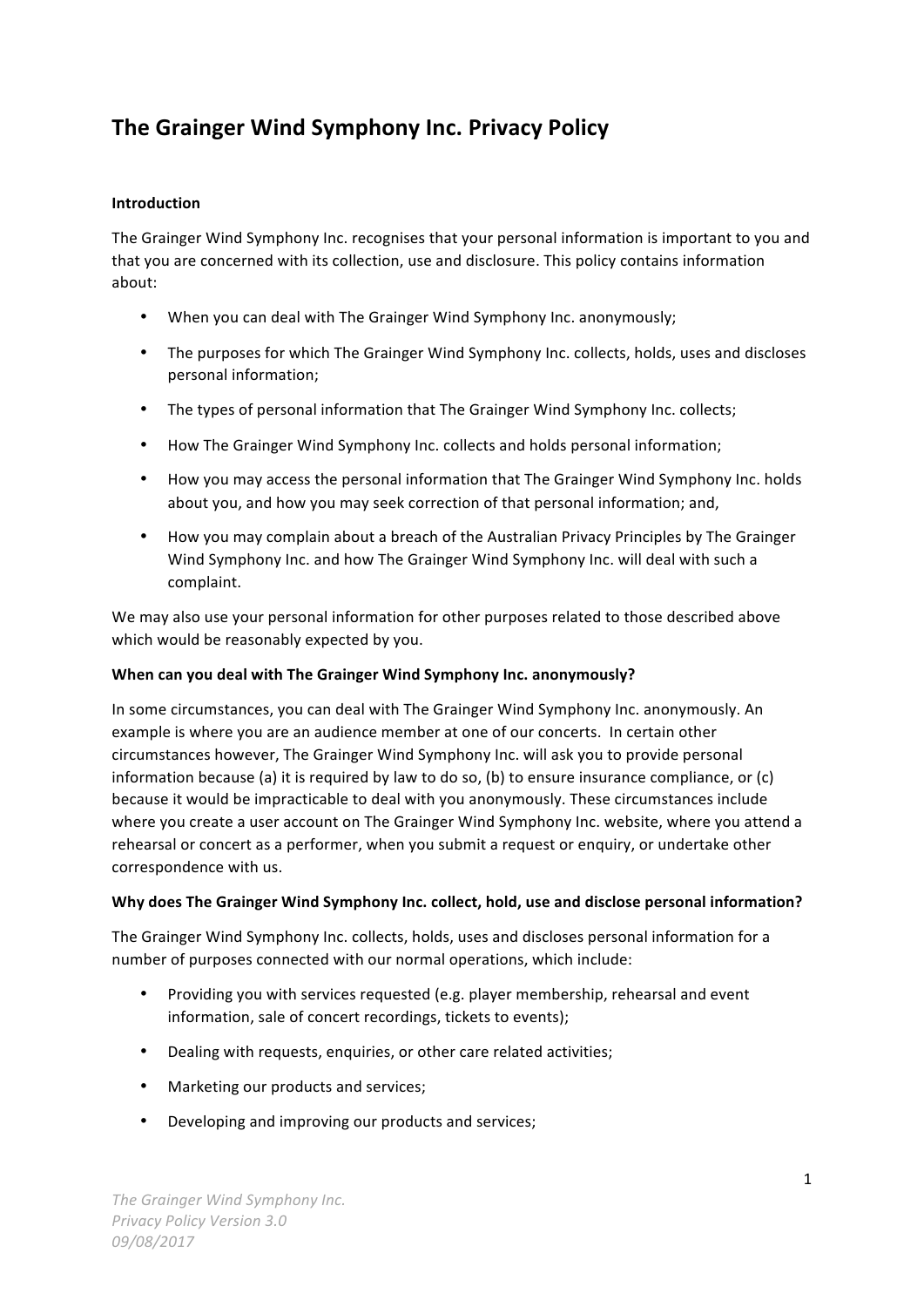- The operation and administration of accounts, memberships, or subscriptions that you have with us;
- Payment processing;
- Interacting with companies or organisations with whom The Grainger Wind Symphony Inc. has a business relationship (where you work for, or otherwise represent, such an organisation);
- Complying with our obligations under agreements with third parties (for example, our insurers);
- We may also use and disclose your personal information for other purposes related to those described above which would be reasonably expected by you; and,
- Documents (including hard copy documents and electronic documents such as emails) which coincidentally contain personal information will also be retained in accordance with The Grainger Wind Symphony Inc. normal document retention practices for accounting, legal and administration purposes.

Generally, you have no obligation to provide any personal information requested by us. However, if you choose not to do so where we require this information, we are unlikely to be able to provide you with the services that you want.

# What personal information does The Grainger Wind Symphony Inc. collect?

The kinds of personal information we collect or which we may hold about you may include:

- Your name;
- Your address;
- Your date of birth;
- Your telephone number(s);
- Your e-mail address;
- Instrument(s) played and level of experience;
- School attended or place of employment;
- Payment information;
- Transaction information;
- Information in relation to a working with children's check, where such a check is required for you to interact with The Grainger Wind Symphony Inc.
- Your Internet Protocol ("IP") address, server address, domain name and information on your browsing activity when visiting one of our websites;
- Your user name for social networking sites that you use, to refer to, or in conjunction with, The Grainger Wind Symphony Inc.; and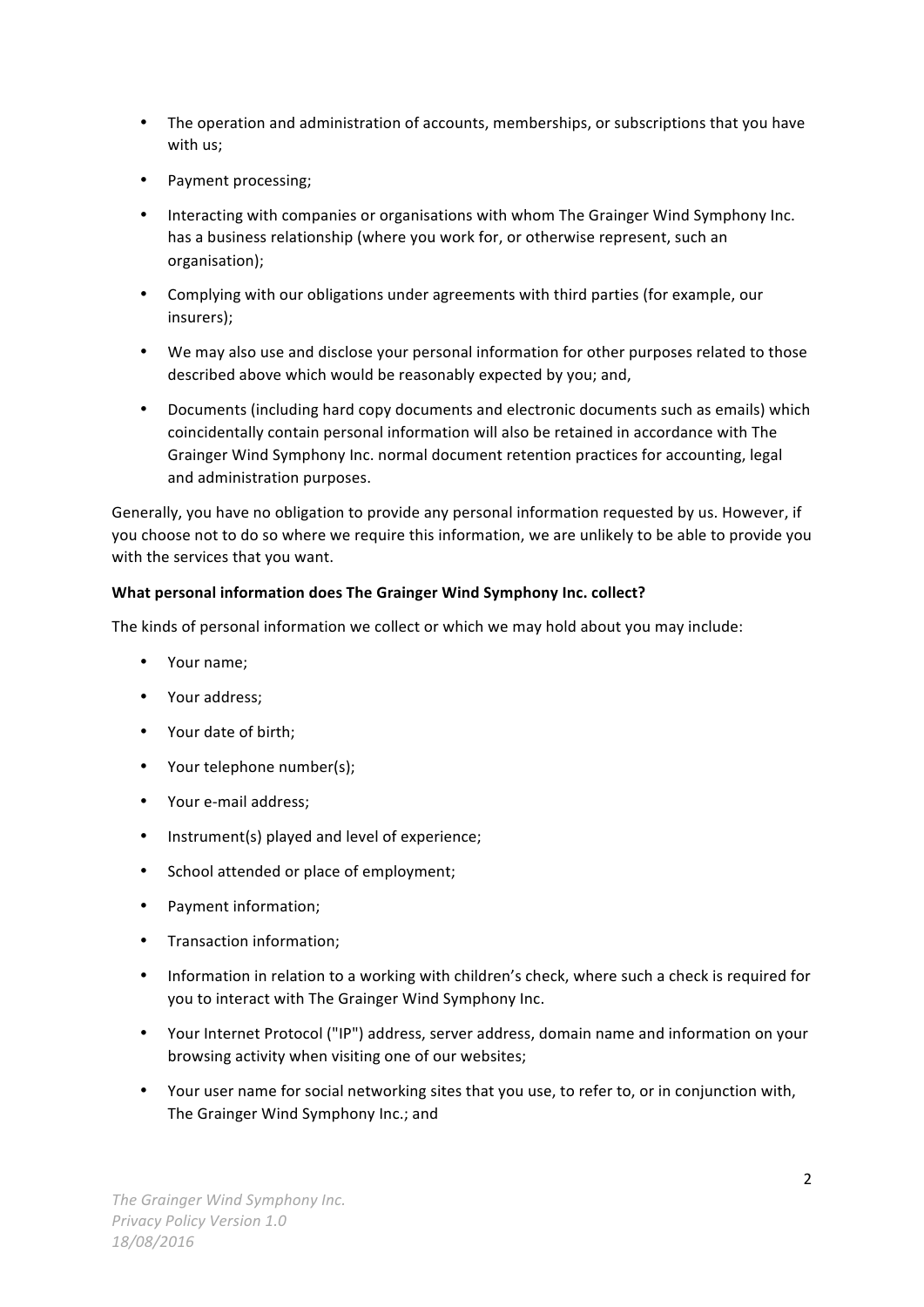• Your image in photographic material collected by Grainger Wind Symphony Inc. for archival or marketing purposes.

# How does The Grainger Wind Symphony Inc. collect and hold your personal information?

We collect personal information in a number of ways including:

- When you set up an account with us;
- When you participate in a rehearsal or event;
- When you browse one of our websites (further information is set out later in this Privacy Policy);
- When you submit an enquiry using one of our websites, to a section manager or committee member;
- Where you complete surveys or provide feedback;
- When you publicly comment about us on social media sites (for example so that we can answer questions) (information is not automatically collected);
- When you use a third party ticketing service; and,
- In the case of photography, at a rehearsal for The Grainger Wind Symphony Inc., concert, or other event.

The Grainger Wind Symphony Inc. holds personal information in a number of ways, including:

- As part of membership records and other electronic documents on which personal information is contained which are stored on our information technology systems and servers operated by third parties who provide services to us in connection with our normal operations; and
- By storing hard copy documents and electronic documents, on which personal information is contained, with relevant committee members and section managers.

# **Marketing**

When you create an account with us your details will be added to our database to receive information relating to The Grainger Wind Symphony Inc. To opt-out of receiving marketing materials and other general information from The Grainger Wind Symphony Inc., you will need to unsubscribe from our database. To do this, simply select the "unsubscribe" option in one of the emails that you receive from us. Please note that if you have an account with The Grainger Wind Symphony Inc., we may still need to send you essential information about your account.

# **Sharing your personal information**

The Grainger Wind Symphony Inc. may disclose or receive personal information or documents about you to / from:

• Organisations that provide services to us in connection with our normal operation, including payment processing, administration, archival, data storage, hosting, research, mail and delivery, marketing, auditing, financial and legal advisory, banking, debt collection, security,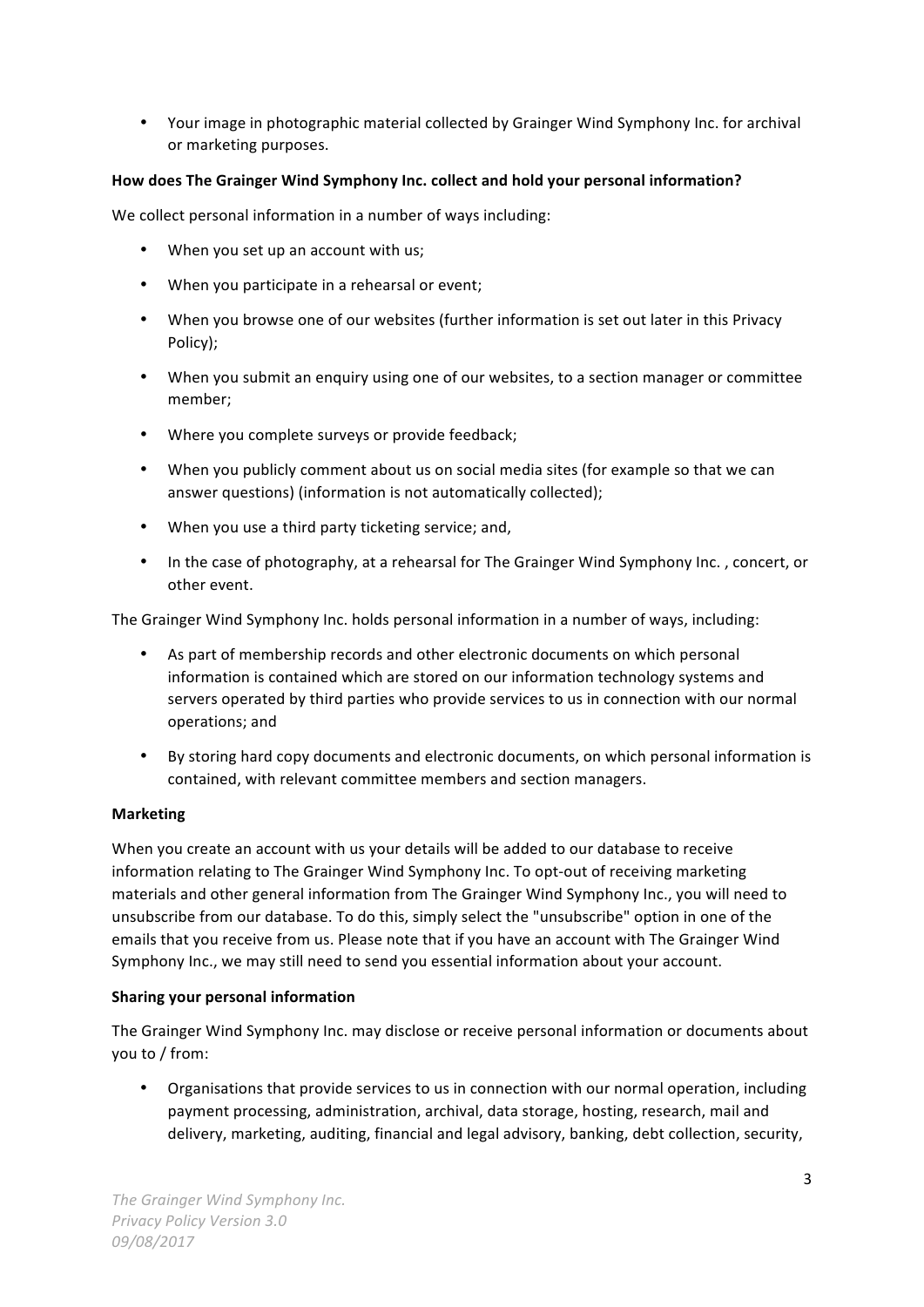ticketing, or technical services. In some cases, these service providers may collect your personal information on our behalf;

- Law enforcement agencies to assist in the prevention, investigation and prosecution of criminal activities;
- Our insurers and insurance brokers;
- To other third parties where you have specifically consented to the disclosure of information to these third parties; and,
- To the general public in concert programs, retail packaging of recorded materials, or marketing materials. These publications may include:
	- o Your name:
	- o Instrument played;
	- $\circ$  Other relevant associations with us:
	- $\circ$  Disclosure of your involvement with a particular project;
	- $\circ$  Your biographical information; and,
	- $\circ$  Your image.

#### How we deal with your personal information

#### *Players - applicants:*

If you apply to perform with us you will be required to provide us with personal information, including your name, contact details, and other personal information which we may require you to provide, or which you choose to provide us, in relation to your application.

We will hold, use and disclose that information solely for the purpose of considering your application. In particular, in considering your application, it may be necessary for us to consult third parties, specifically consented, to verify the accuracy of that information. In such circumstances, we will disclose only such information as is necessary in the circumstances.

#### *Players - associate and full members:*

To be an associate or full member of The Grainger Wind Symphony Inc. you will be required to provide us with personal information, including your name, contact details, and other personal information which we may require you to provide, or which you choose to provide us, that is reasonably required for us to carry out our normal administration, comply with legal and insurance obligations, and inform you of future Grainger Wind Symphony Inc. events.

#### *Past concert attendees and past players:*

If you have attended a concert in the past or have been a player in the past for The Grainger Wind Symphony Inc., we will hold and use your personal information for the following purposes:

- Archival record keeping; and,
- To contact you to inform you about future Grainger Wind Symphony Inc. events.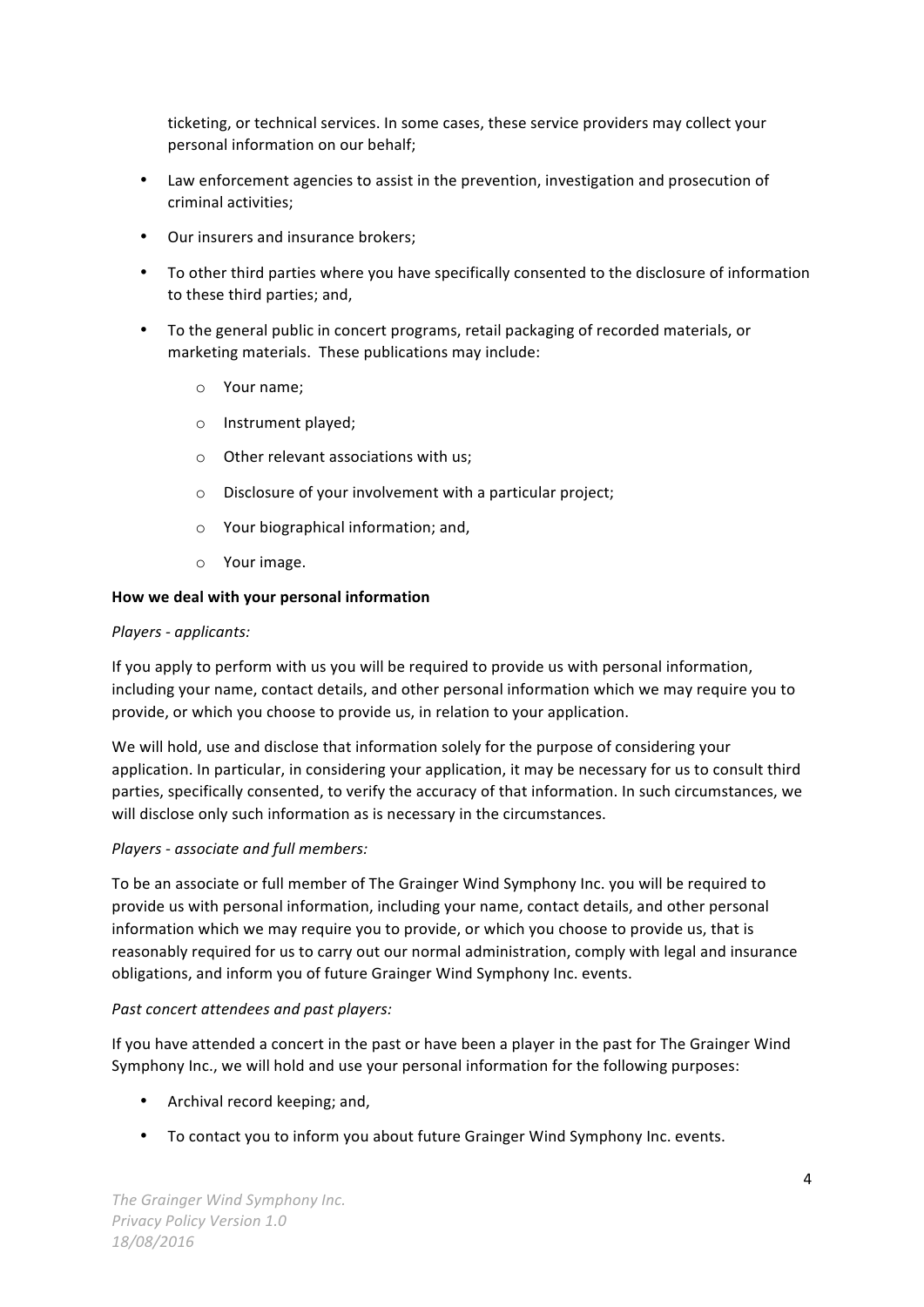#### *Contractors and other non-members*

If you are a non-player and have otherwise participated in a rehearsal or event such as engaged as a contractor, consultant or composer, or contacted us through our website or social media, or provided feedback, we will hold and use your personal information for archival record keeping, normal administrative processes, to comply with legal and insurance obligations and to inform you of future GWS events.

# **Security of your personal information**

We will take reasonable steps to ensure that the personal information we hold is stored in a secure environment protected from misuse, interference and loss and any unauthorised access, modification or disclosure.

## **The GWS Committee Responsibilities and Duties**

Embedded in the Rules of The Grainger Wind Symphony Incorporated Association 2 February 2014, Division 2 Composition and duties of committee members: Rule 45 General Duties explains the responsibilities of committee members relevant. Section (5) reads as follows

"Committee members and former committee members must not make improper use of-

- (a) their position; or
- (b) information acquired by virtue of holding their position-

so as to gain advantage for themselves or any other person or to cause detriment to the Association."

#### How to access, correct and update your personal information

Upon your request, The Grainger Wind Symphony Inc. will provide access to your personal information that we hold (except in certain circumstances set out in the Privacy Act 1988 (Cth)). The Grainger Wind Symphony Inc. will require some proof of identify before providing information to you.

You may also request us to correct the personal information that The Grainger Wind Symphony Inc. holds about you. If you do so and we are satisfied that, having regard to a purpose for which the information is held, the information is inaccurate, out-of-date, incomplete, irrelevant or misleading, The Grainger Wind Symphony Inc. will take such steps as are reasonable in the circumstances to correct your personal information to ensure that, having regardto the purpose for which it is held, the information is accurate, up-to-date, complete, relevant and not misleading.

To request access to the personal information that The Grainger Wind Symphony Inc. holds about you, or to update or correct that personal information, please send a written request to The Administrator, Grainger Wind Symphony Inc.; email: adm.graingerwindsymphony@gmail.com

#### **How to make a complaint**

If you are concerned that the way The Grainger Wind Symphony Inc. collects, holds, uses or discloses your personal information may be in breach of the Australian Privacy Principles, please send written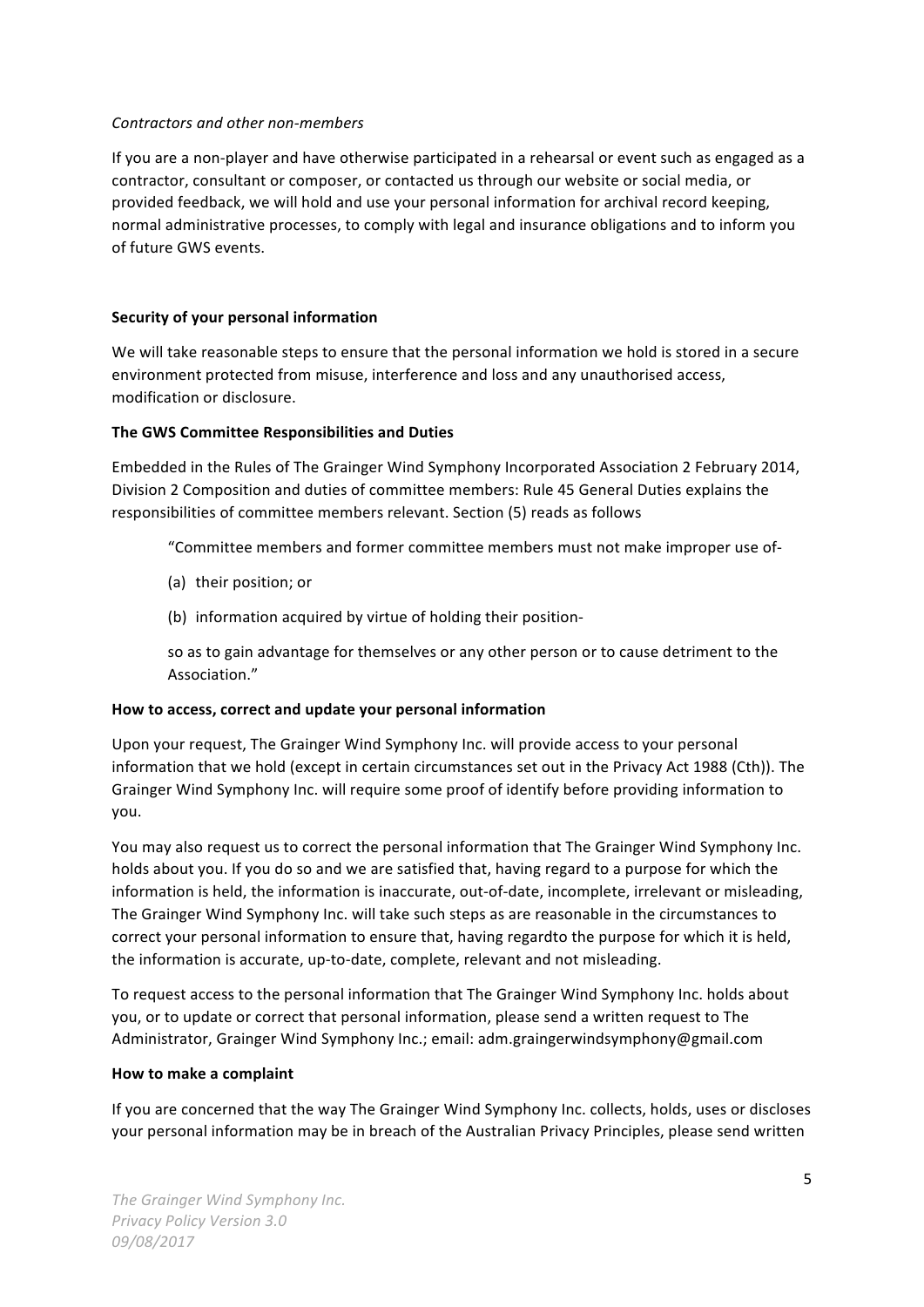details of your complaint to The Administrator, Grainger Wind Symphony Inc.; email: adm.graingerwindsymphony@gmail.com

# How Grainger Wind Symphony Inc. will handle complaints

After receiving a complaint, we will consider whether we need any further information from you to properly consider and investigate the complaint, and may request such information from you. We will then:

- Conduct internal discussions with the relevant committee member or section managers involved in the collection, holding, use or disclosure of your personal information which is the subject of your complaint, and evaluate whether we believe that such collection, holding, use or disclosure of your personal information was in breach of the Australian Privacy Principles; and
- Notify you of the results of our investigation of your complaint.
- If the conclusion of our investigation is that our collection, holding, use or disclosure of your personal information was in breach of the Australian Privacy Principles, we will take steps to remedy the breach as soon as reasonably practicable.
- We will endeavour to notify you of the results of our investigation of your complaint within 30 days of receiving your complaint. However, if your complaint involves complex matters or requires extensive investigation and consultation, it may not be possible to respond within this time frame.

If you are not satisfied with our response to your complaint you are entitled under the Privacy Act 1988 (Cth) to make a complaint to the Office of the Australian Information Commissioner. Information about how to make a complaint is available from the Office of the Australian Information Commissioner's website (www.oaic.gov.au).

# Additional information for users of our websites

If you visit http://graingerwindsymphony.asn.au, https://www.facebook.com/Grainger-Wind-Symphony-100152376702105/ or any other websites of The Grainger Wind Symphony Inc. (the "Websites") to read, browse or download information, our system may record information such as the date and time of your visit to the Website, the pages accessed and any information downloaded. This information is used (i) for statistical and reporting purposes; (ii) for website administration, security and maintenance purposes; and (iii) to direct you to material on our Websites that we believe will be of interest to you.

Like many websites, our Website may use "cookies" from time to time. Cookies are small text files that we transfer to your computer's hard drive through your web browser to enable our systems to recognise your browser and your log-in status. Cookies may also be used to record non-personal information such as the date, time or duration of your visit, or the pages accessed, for website administration, statistical and maintenance purposes. Any such information will be aggregated and not linked to particular individuals. The default settings of browsers like Internet Explorer usually allow cookies, but users can easily erase cookies from their hard-drive, block all cookies, or receive a warning before a cookie is stored. Please note that some parts of the Website may not function fully for users that disallow cookies.